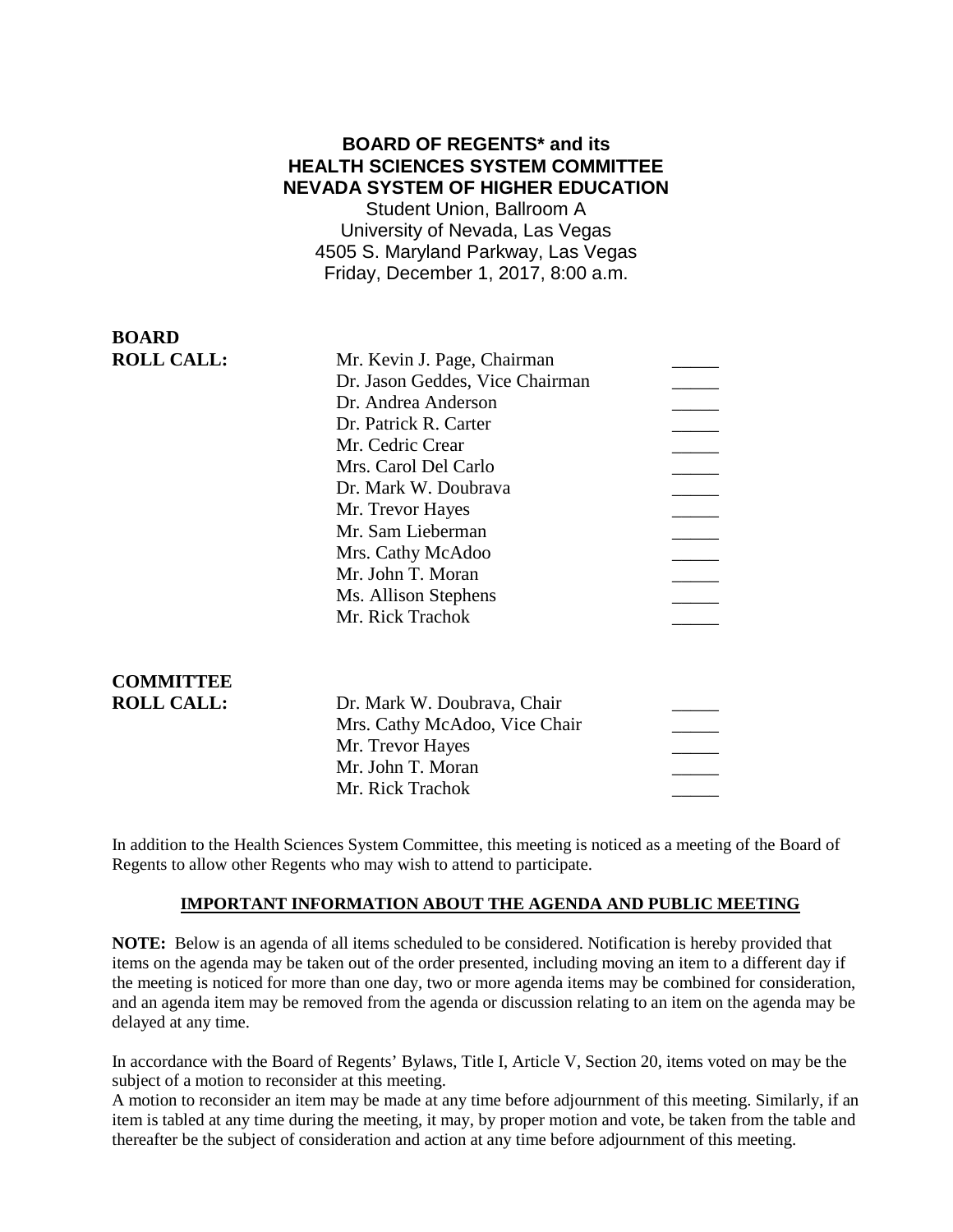\*The Board of Regents, at its regularly scheduled meetings, meets concurrently with its Committees (the Academic, Research and Student Affairs Committee; the Audit and Compliance Committee; the Business, Finance and Facilities Committee; the Cultural Diversity and Title IX Compliance Committee; the Investment Committee; and the Health Sciences System Committee). The Board's Committee meetings take place in accordance with the agendas published for those Committees. Regents who are not members of the Committees may attend the Committee meetings and participate in the discussion of Committee agenda items. However, action items will only be voted on by the members of each Committee, unless a Regent is temporarily made a member of that Committee under Board of Regents' Bylaws, Title 1, Article VI, Section 6. The full Board of Regents will consider Committee action items in accordance with the Board of Regents' agenda published for the current or for a subsequent meeting.

In accordance with the Board of Regents' Bylaws, Title 1, Art. V, Section 13, a quorum may be gained by telephonic hookup.

Some agenda items are noted as having accompanying reference material. Reference material may be accessed on the electronic version of the agenda by clicking the reference link associated with a particular item. The agenda and associated reference material may also be accessed on the Internet by visiting the Board of Regents' website at:

### <http://system.nevada.edu/Nshe/index.cfm/administration/board-of-regents/meeting-agendas/>

Many public libraries have publicly accessible computer terminals. Copies of the reference material and any additional support materials that are submitted to the Board of Regents' Office and then distributed to the members of the Board of Regents after the mailing of this agenda but before the meeting, will be made available as follows: 1. Copies of any such materials are available at the Board of Regents' Office at 2601 Enterprise Road, Reno, Nevada and the Board of Regents' Office at 4300 S. Maryland Parkway, Las Vegas, Nevada. A copy may be requested by calling Winter Lipson at (702) 889-8426; 2. Copies of any such materials will also be available at the meeting site.

Reasonable efforts will be made to assist and accommodate physically disabled persons attending the meeting. Please call the Board office at (775) 784-4958 in advance so that arrangements may be made.

### **1. PUBLIC COMMENT INFORMATION ONLY**

Public comment will be taken during this agenda item. No action may be taken on a matter raised under this item until the matter is included on an agenda as an item on which action may be taken. Comments will be limited to three minutes per person. Persons making comment will be asked to begin by stating their name for the record and to spell their last name. The Committee Chair may elect to allow additional public comment on a specific agenda item when that agenda item is being considered.

In accordance with Attorney General Opinion No. 00-047, as restated in the Attorney General's Open Meeting Law Manual, the Committee Chair may prohibit comment if the content of that comment is a topic that is not relevant to, or within the authority of, the Board of Regents, or if the content is willfully disruptive of the meeting by being irrelevant, repetitious, slanderous, offensive, inflammatory, irrational or amounting to personal attacks or interfering with the rights of other speakers.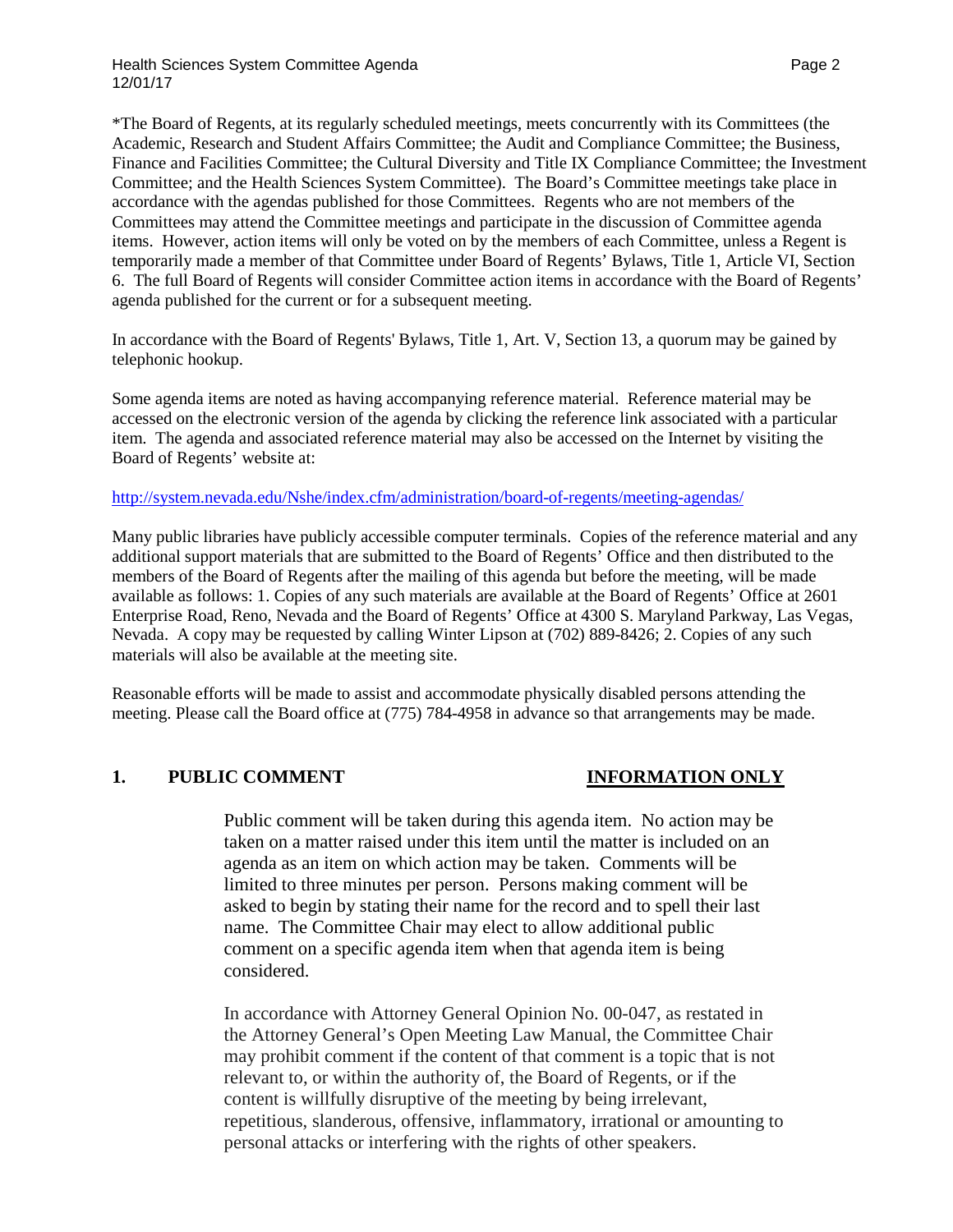### **2. CONSENT ITEMS FOR POSSIBLE ACTION**

Consent items will be considered together and acted on in one motion unless an item is removed to be considered separately by the Committee.

### **2a. MINUTES FOR POSSIBLE ACTION**

Request is made for approval of the minutes from the September 8, 2017, meeting. *[\(Ref. HSS-2a\)](https://nshe.nevada.edu/wp-content/uploads/file/BoardOfRegents/Agendas/2017/nov-mtgs/hss-ref/HSS-2a.pdf)*

# **2b.** *HANDBOOK* **AND CODE FOR POSSIBLE ACTION REVISIONS, JOINT FACULTY APPOINTMENTS**

Dr. Thomas L. Schwenk, Dean of the University of Nevada, Reno School of Medicine, and Dr. Barbara Atkinson, Founding Dean of the University of Nevada, Las Vegas School of Medicine, request approval of a revision to NSHE Code to authorize joint faculty appointments for the NSHE Schools of Medicine. Specifically, the Code revision provides that a joint appointment may be assigned to a clinician who is employed by an external institution, including hospitals, that has an affiliation agreement with an NSHE institution *(Title 2, Chapter 5, new Section 5.4.11)*. The *Handbook*  revision clarifies the eligibility of joint faculty appointments for grant-in-aid *(Title 4, Chapter 3, Section 12)*. The Code revision was presented for information only at the September 8, 2017, meeting of the Committee and is now presented for approval. *[\(Ref. HSS-2b\)](https://nshe.nevada.edu/wp-content/uploads/file/BoardOfRegents/Agendas/2017/nov-mtgs/hss-ref/HSS-2b.pdf)* 

*ESTIMATED TIME: 5 mins.*

# **3. CHAIR'S REPORT INFORMATION ONLY**

Chair Mark W. Doubrava will provide general remarks and update the Committee members regarding health sciences planning and development efforts including activities and actions, if any, of the Board of Regents, the Health Sciences System administration or other Nevada System of Higher Education leaders since the last meeting of the Committee.

*ESTIMATED TIME: 5 mins.*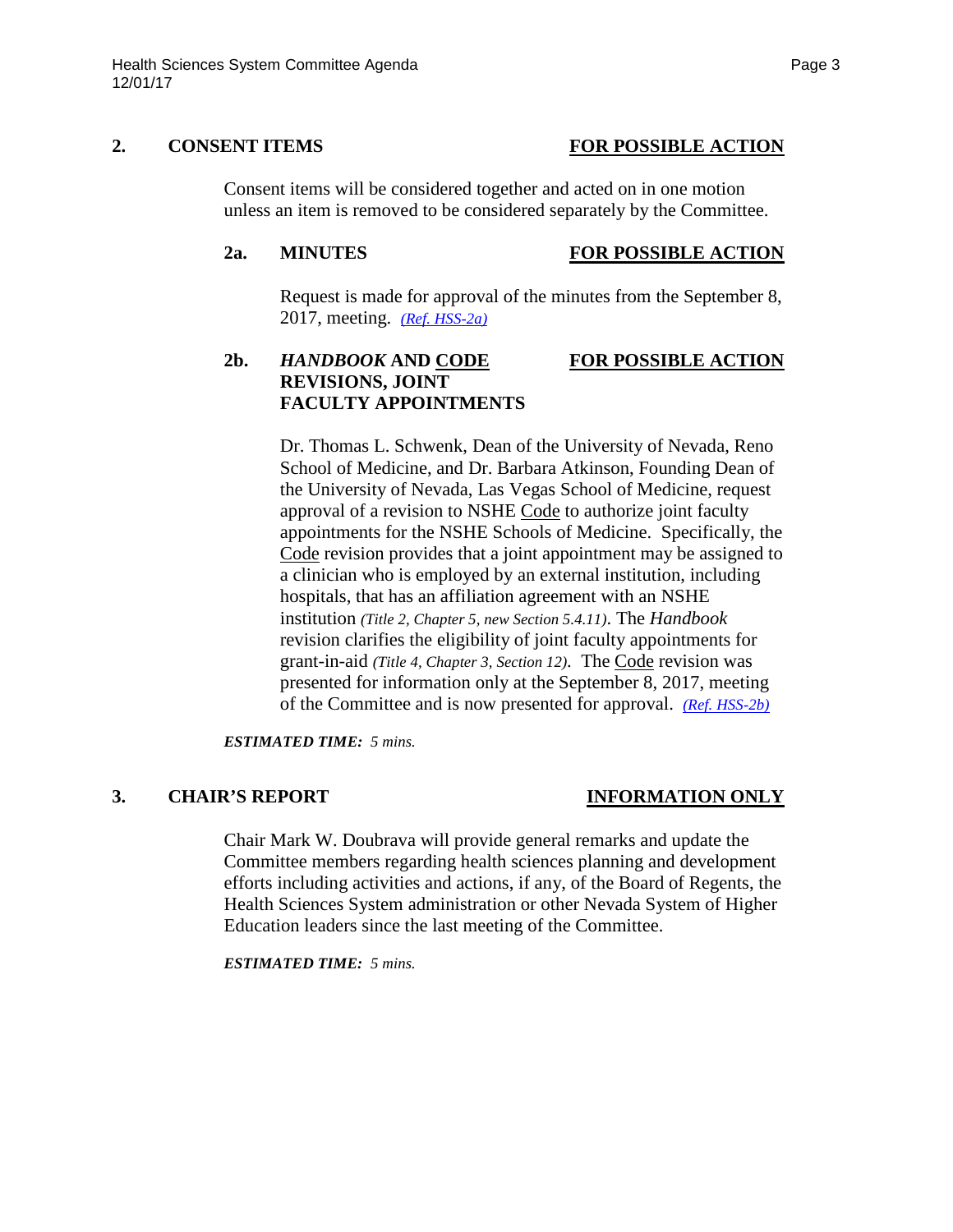### **4. COORDINATED PUBLIC MEDICAL INFORMATION ONLY EDUCATION EXPANSION EFFORTS AND RELATED TRANSITION PLANNING**

Dr. Thomas L. Schwenk, Dean of the University of Nevada, Reno School of Medicine, and Dr. Barbara Atkinson, Founding Dean of the University of Nevada, Las Vegas School of Medicine, will provide an update on efforts to manage and coordinate expansion of public medical education in Nevada and related transition planning, including an overview of the status of practice plan operations and development, and projected time frames for reaching key transition milestones. *[\(Refs. HSS-4a](https://nshe.nevada.edu/wp-content/uploads/file/BoardOfRegents/Agendas/2017/nov-mtgs/hss-ref/HSS-4a.pdf) and [HSS-4b\)](https://nshe.nevada.edu/wp-content/uploads/file/BoardOfRegents/Agendas/2017/nov-mtgs/hss-ref/HSS-4b.pdf)*

*ESTIMATED TIME: 20 mins.*

# **5. REPORT ON REPAYMENT INFORMATION ONLY OF INTEGRATED CLINICAL SERVICES, INC., DEBT OWED**

Dr. Thomas L. Schwenk, Dean of the University of Nevada, Reno School of Medicine, will report on the plan for repayment of debt of Integrated Clinical Services, Inc. to the University of Nevada, Reno using non-state funds. The debt obligation resulted from the payment of clinical faculty salaries. The report will include a timeline and source of funds for repayment of the debt. *[\(Ref. HSS-5\)](https://nshe.nevada.edu/wp-content/uploads/file/BoardOfRegents/Agendas/2017/nov-mtgs/hss-ref/HSS-5.pdf)*

*ESTIMATED TIME: 15 mins.*

# **6. ADMISSIONS STANDARDS INFORMATION ONLY NSHE SCHOOLS OF MEDICINE**

Chair Mark W. Doubrava will lead a discussion regarding course requirements for admissions purposes at the University of Nevada, Reno School of Medicine and the University of Nevada, Las Vegas School of Medicine. The Committee may provide direction to the institutions and staff on how to proceed*. [\(Ref. HSS-6\)](https://nshe.nevada.edu/wp-content/uploads/file/BoardOfRegents/Agendas/2017/nov-mtgs/hss-ref/HSS-6.pdf)*

*ESTIMATED TIME: 10 mins.*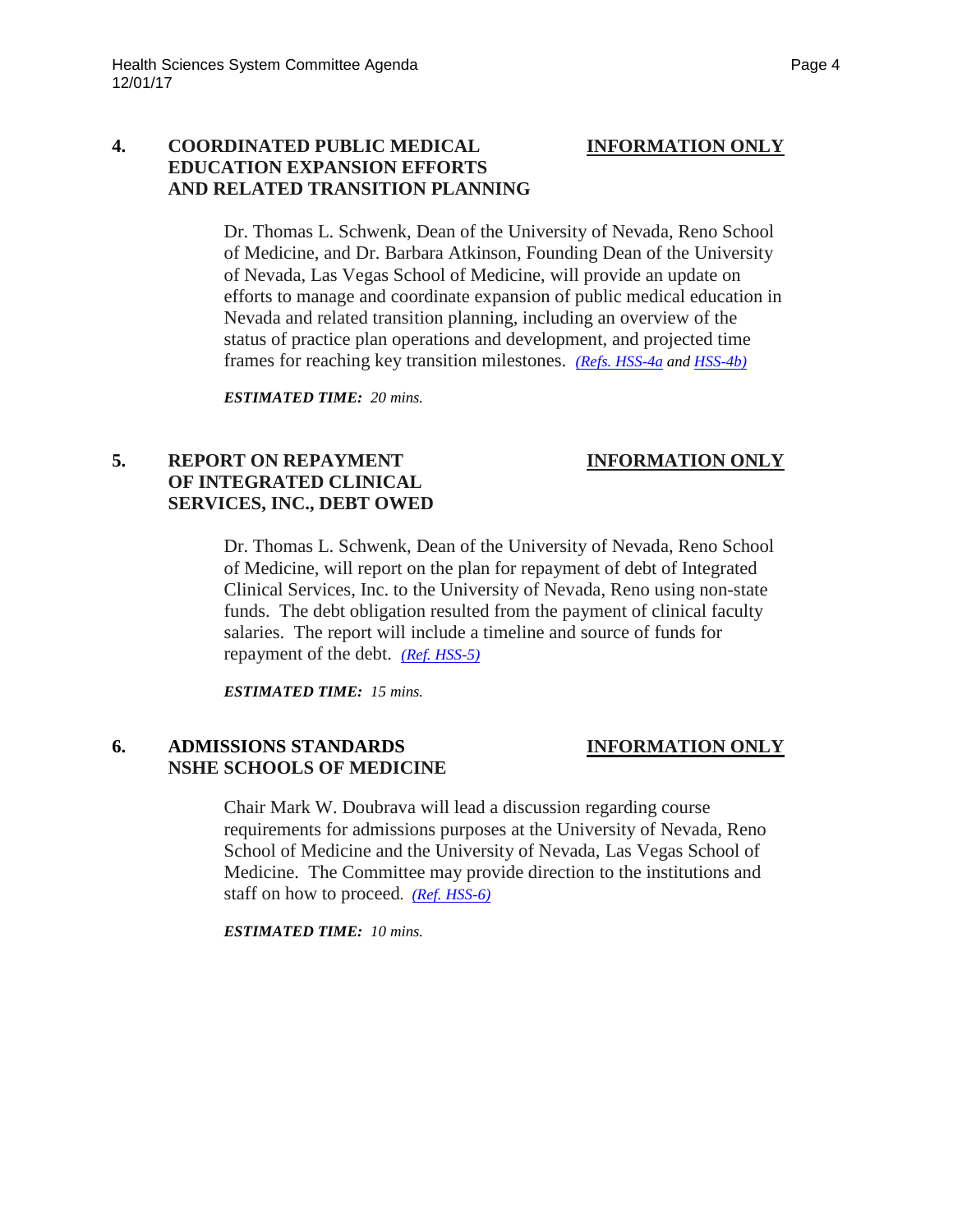### **7.** *HANDBOOK,* **CODE AND INFORMATION ONLY** *PROCEDURES AND GUIDELINES MANUAL*  **REVISIONS, TECHNICAL REVISIONS RECOGNIZING TWO NSHE SCHOOLS OF MEDICINE**

Vice Chancellor Crystal Abba presents for information technical revisions to NSHE Code, the *Handbook* and the *Procedures and Guidelines Manual*  recognizing the two NSHE Schools of Medicine: the University of Nevada, Reno School of Medicine and the University of Nevada, Las Vegas School of Medicine. The revisions are presented for information only and will be presented for action at a subsequent meeting of the Committee. *[\(Ref. HSS-7\)](https://nshe.nevada.edu/wp-content/uploads/file/BoardOfRegents/Agendas/2017/nov-mtgs/hss-ref/HSS-7.pdf)*

*ESTIMATED TIME: 5 mins.*

### **8. NEW BUSINESS INFORMATION ONLY**

Items for consideration at future meetings may be suggested. Any discussion of an item under "New Business" is limited to description and clarification of the subject matter of the item, which may include the reasons for the request.

### **9. PUBLIC COMMENT INFORMATION ONLY**

Public comment will be taken during this agenda item. No action may be taken on a matter raised under this item until the matter is included on an agenda as an item on which action may be taken. Comments will be limited to three minutes per person. Persons making comment will be asked to begin by stating their name for the record and to spell their last name. The Committee Chair may elect to allow additional public comment on a specific agenda item when that agenda item is being considered.

In accordance with Attorney General Opinion No. 00-047, as restated in the Attorney General's Open Meeting Law Manual, the Chair may prohibit comment if the content of that comment is a topic that is not relevant to, or within the authority of, the Board of Regents, or if the content is willfully disruptive of the meeting by being irrelevant, repetitious, slanderous, offensive, inflammatory, irrational or amounting to personal attacks or interfering with the rights of other speakers.